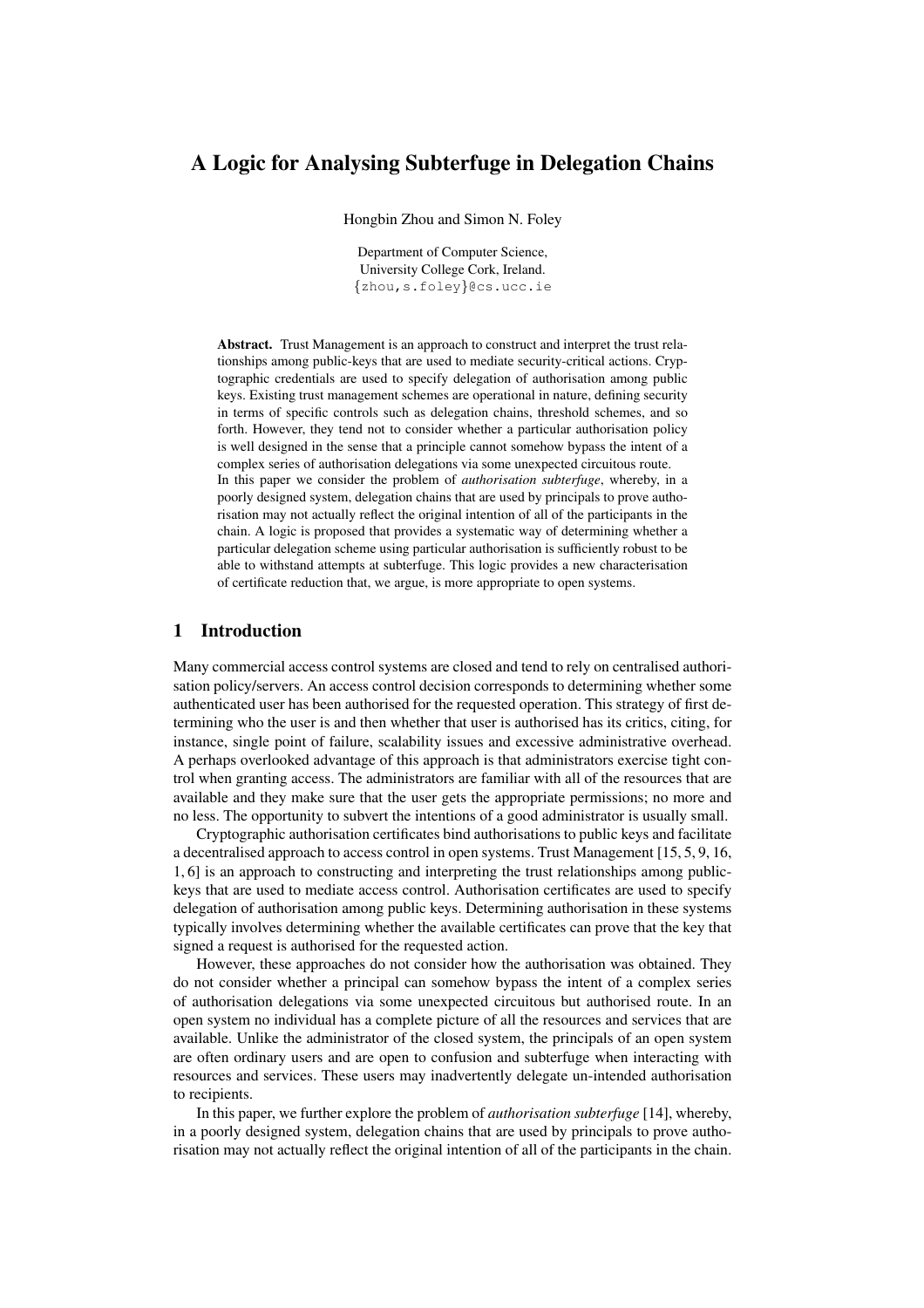For example, the intermediate principals of a delegation chain may inadvertently issue incorrect certificates, when the intended resource owner is unclear to intermediate participants in the chain. Existing Trust Management approaches such as [16] avoid this issue by assuming that all certificates are correctly in place, well understood by principals, and may not be improperly used.

However, we argue that subterfuge is a realistic problem that should addressed in a certificate scheme. For example, the payment systems  $[2, 3, 12]$  are vulnerable to authorisation subterfuge (leading to a breakdown in authorisation accountability) if care is not taken to properly identify the 'permissions' indicating the payment authorisations when multiple banks and/or provisioning agents are possible. In open systems, a permission for a resource should be uniquely related back to the resource owner, and this relationship should be understood by all related principals. If it is not well understood, then it may be subject to authorisation subterfuge. Therefore, authorisation in open systems should involve determining whether the available certificates can prove that the key that signed a request was intentionally authorised for the service.

In this paper we propose the Subterfuge Logic (SL) which can be used for analysing authorisation subterfuge. The logic is used to determine whether an authorisation through a delegation chain can be uniquely related to its intended resource and the resource owner.

The paper is organised as follows. In Section 2 we describe a series of subterfuge attacks that can be carried out on certificate chains. Section 3 explores similarities between these attacks on certificates and replay attacks on authentication protocols. Analysing a collection of certificates for potential subterfuge is not unlike checking whether it is possible for an 'intruder' to interfere with a certificate chain. Section 4 proposes the Subterfuge logic which can be used to determine whether performing a delegation operation might leave the delegator open to subterfuge. Examples from Section 2 are analysed in Section 5 and Section 6 illustrate how subterfuge can also arise in local naming. Finally, we conclude in Section 7.

## **2 Authorisation Subterfuge**

#### **2.1 SPKI/SDSI Authorisation**

SPKI/SDSI [9] relies on the cryptographic argument that a public key provides a globally unique identifier that can be used to refer to its owner in some way. However, public keys are not particularly meaningful to users and, therefore, SPKI/SDSI provides local names which provide a consistent scheme for naming keys relative to another. For example, the local name that Alice uses for Bob is (Alice's Verisign's Bob), which refers to Bob's public key as certified by the Versign that Alice knows. By binding local names to public keys with name certificates, principals may delegate their authorisation to others beyond their locality through a chain of local relationships.

A SPKI/SDSI name certificate is denoted as (K, A, S), where: K specifies the certificate issuer's signature key, and identifier A is defined as the local name for the subject S. For example,  $(K_B, \text{Alice}, K_A)$  indicates that  $K_B$  refers to  $K_A$  using the local name Alice. A SPKI/SDSI authorisation certificate is denoted as (K, S, d, T), where: K specifies the certificate issuer's signature key; tag  $\bar{T}$  is the authorisation delegated to subject  $S$  (by  $K$ ) and d is the delegation bit (0/1). For example,  $K_B$  delegates authorisation T to Alice by signing  $(K_B, \text{Alice}, 0, T)$ , where 0 indicates no further delegation. Note that for the sake of simplicity, in this paper, we do not include a validity period V in certificates.

Authorisation tags are specified as s-expressions and Example 2.6 in [10] specifies tag T1= tag (purchase(\*range le  $\langle$  amount $\rangle$ ),(\*set  $\langle$  items $\rangle$ )) sych that it

*"[...] might indicate permission to issue a purchase order. The amount of the purchase order is limited by the second element of the (purchase) S-expression and, optionally, a list of purchasable items is given as the third element. The company*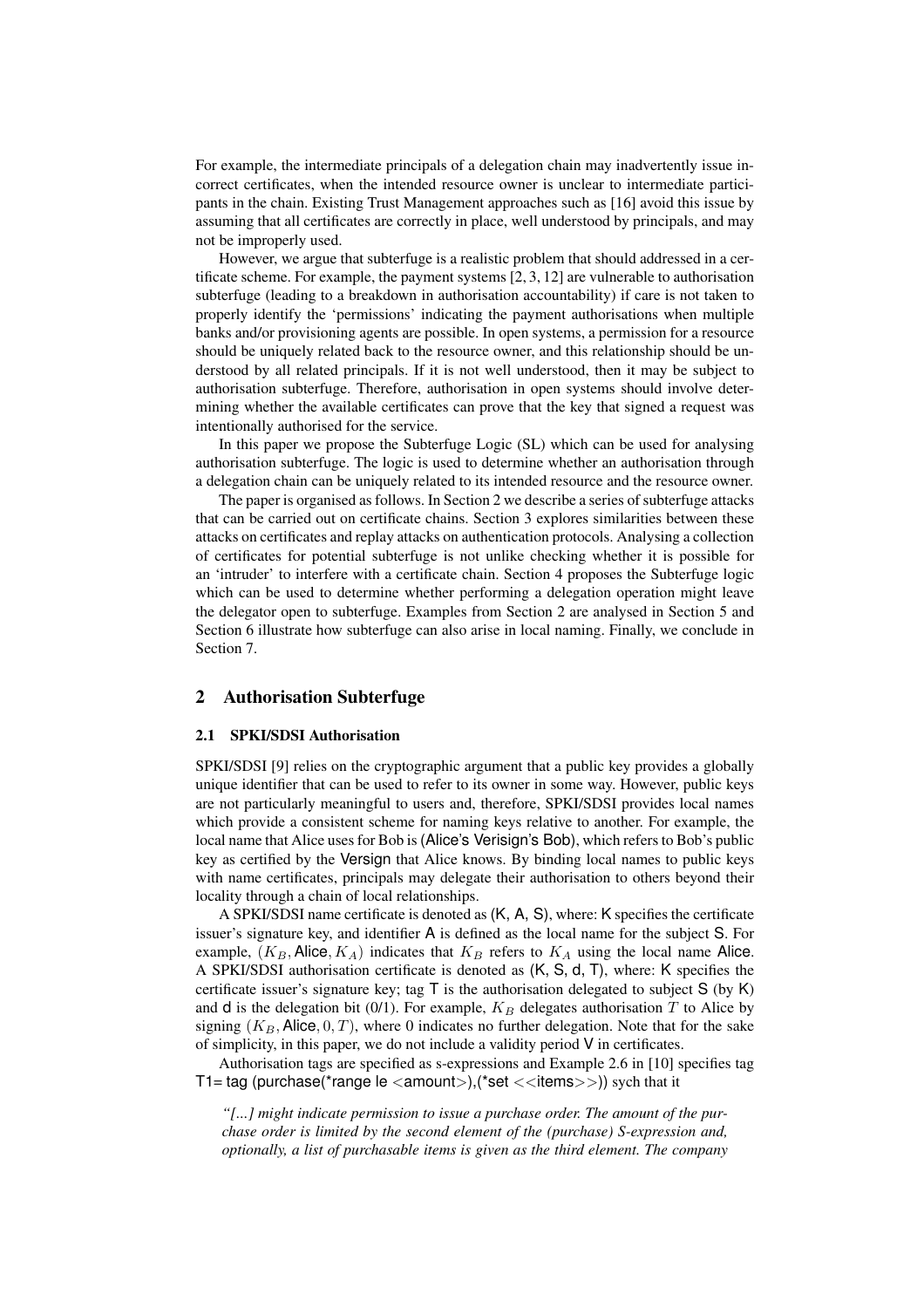*whose purchase orders are permitted to be signed here will appear in the certificate permission chain leading to the final purchase order. Specifically, that company's key will be the issuer at the head of the (purchase). [...]" [10]*

#### **2.2 Authorisation Examples**



(b) delegation graph for T1

**Fig. 1.** Certificates in a Scenario

A company  $ComA$  allows its manager  $Emily$  to issue purchase orders, and  $Emily$ may also delegate this right to others. After  $Emily$  receives the certificate from  $ComA$ , Emily delegates this right (issuing a purchase order) to an employee Bob via Alice. We have the following certificates:  $C_1 = (K_{ComA}, K_{Emily}, 1, T1); C_2 = (K_{Emily}, K_{Alice}, 1, T1),$ and C<sub>3</sub>=( $K_{Alice}$ ,  $K_{Bob}$ , 0, T1) (*Alice* delegates this right to employee  $Bob$ , But  $Bob$  may not delegate this right to others).

Suppose that there is another company  $ComB$  which also uses the tag T1 to issue purchase orders. Suppose that Alice also works for ComB. Clark, a senior manager in  $ComB$ , holds the right to issue purchase orders, and delegate it to Alice.  $ComB$  employee David accepts authority from Alice to issue purchase orders. We have certificates:  $C_4 = (K_{ComB}, K_{Clark}, 1, T1); C_5 = (K_{Clark}, K_{Alice}, 1, T1),$  and  $C_6 = (K_{Alice}, K_{David}, 0, T1).$ Figure 1 gives the certificate chain  $CC_1$  and  $CC_2$  that Bob and David respectively use to prove authorisation to issue purchase orders.

#### **2.3 Authorisation Subterfuge**

The examples above are effective when separate chains  $CC_1$  and  $CC_2$  are used to prove authorisation. However, their combination, depicted in Figure 1(b), result in further delegation chains  $CC_3$  and  $CC_4$  and these lead to some surprising interpretations of how authorisation is acquired.

$$
CC_3: K_{ComA} \xrightarrow{C_1} K_{Emily} \xrightarrow{C_2} K_{Alice} \xrightarrow{C_6} K_{David}
$$
  

$$
CC_4: K_{ComB} \xrightarrow{C_3} K_{Clark} \xrightarrow{C_4} K_{Alice} \xrightarrow{C_5} K_{Bob}
$$

**Subterfuge 1: passive attack.** Alice's intention, when she signed  $C_6$ , was that David should use chain  $CC_2$  as proof of authorisation when making purchases. However, unknown to Alice, dishonest David collects all other certificates and uses the chain  $CC_3$  as his proof of authorisation.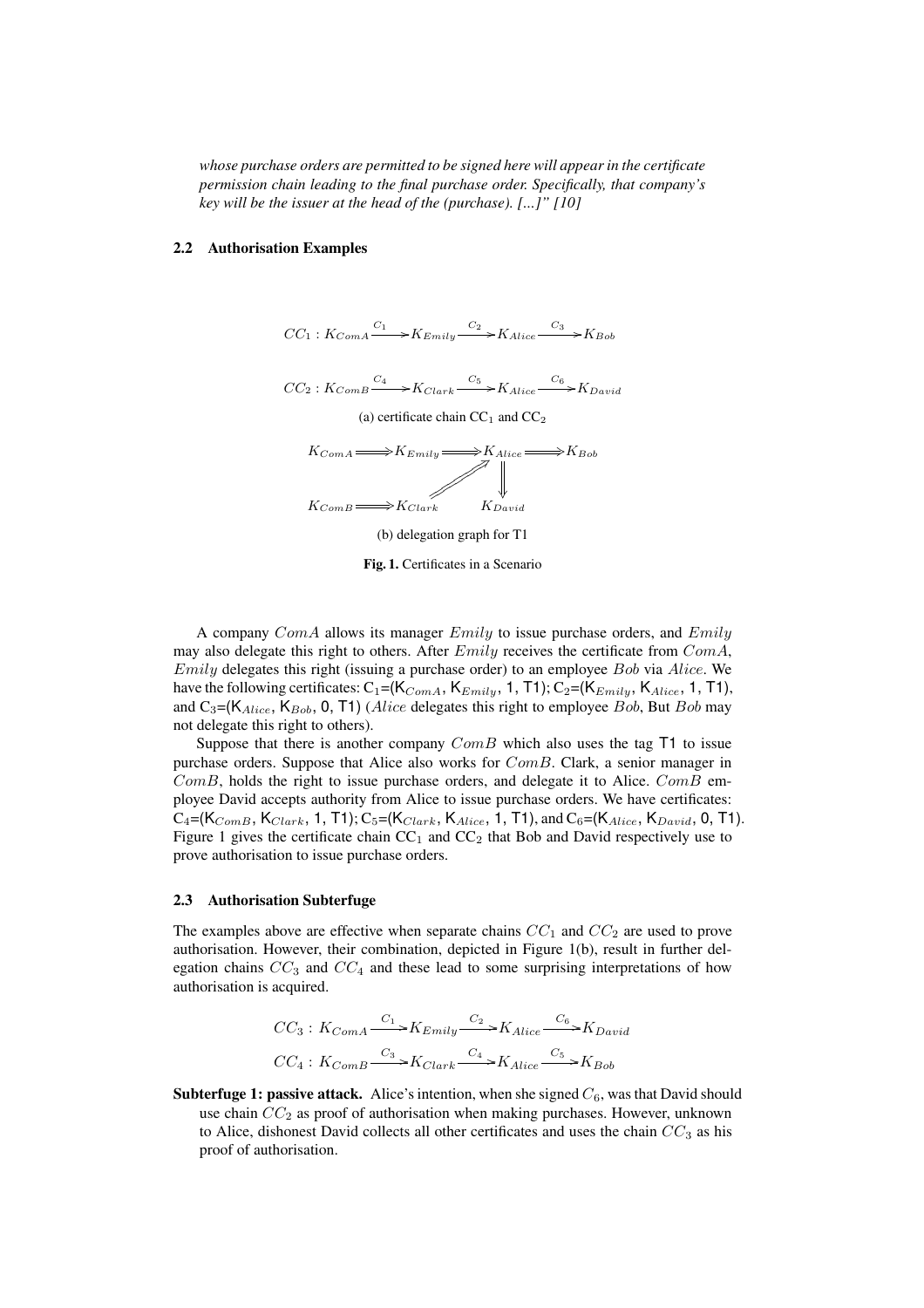

**Fig. 2.** Attack graphs

This confusion may introduce problems if the certificate chains that are used to prove authorisation are also used to provide evidence of who should be billed for the transaction. In delegating, Alice believes that chain  $CC_2$  (from  $ComB$ ) provides the appropriate accountability for ClarK's authorisation

**Subterfuge 2: outer-active attack.** The above passive attack can be transformed into a more active attack. David sets up a shelf company  $ComB$  with fictitious employee Clark. Using attractive benefits, David masquerading as Clark, lures Alice to join  $ComB$ . Clark delegates authorisations (T1) to Alice that correspond to authorisation already held by Alice. However, Alice does not realize this and, in the confusion, further delegates the authorisation to David; an authorisation from  $ComA$  that normally he would not be expected to hold.

In both of these cases we think of Alice as more *confused* in her delegation actions rather than incompetent; the permission naming scheme influences her local beliefs and it was the inadequacy of this scheme that led to her confusion. Perhaps Alice has too many certificates to manage and in the confusion looses track of which permissions should be associated with which keys.

ComA may attack ComB in the same way to get the money back by  $CC<sub>4</sub>$ . However, if ComB updates its certificate, then Alice does not hold the right for ComB. ComA cannot get its money back.

**Subterfuge 3: inner-active attack.** Clark is a manager in ComA and ComB and colludes with David ( $ComB$  employee). Clark delegates authorisation T1 legitimately obtained from ComB to Alice. However, suppose that unknown to Alice, Clark is coincidentally authorised to do T1 by  $ComA$  (via  $C_7$ ) and Clark intercepts the issuing of credential  $C_1$  and conceals it. Alice delegates what she believes to be T1 from  $ComB$  to David via  $C_6$ . However, David can present chain  $[C_7; C_5; C_6]$  as proof that his authorisation originated from ComA.

The above authorisation subterfuge may be avoided if Alice is very careful about how she delegates. However the following attacks are a bit more difficult for Alice to avoid.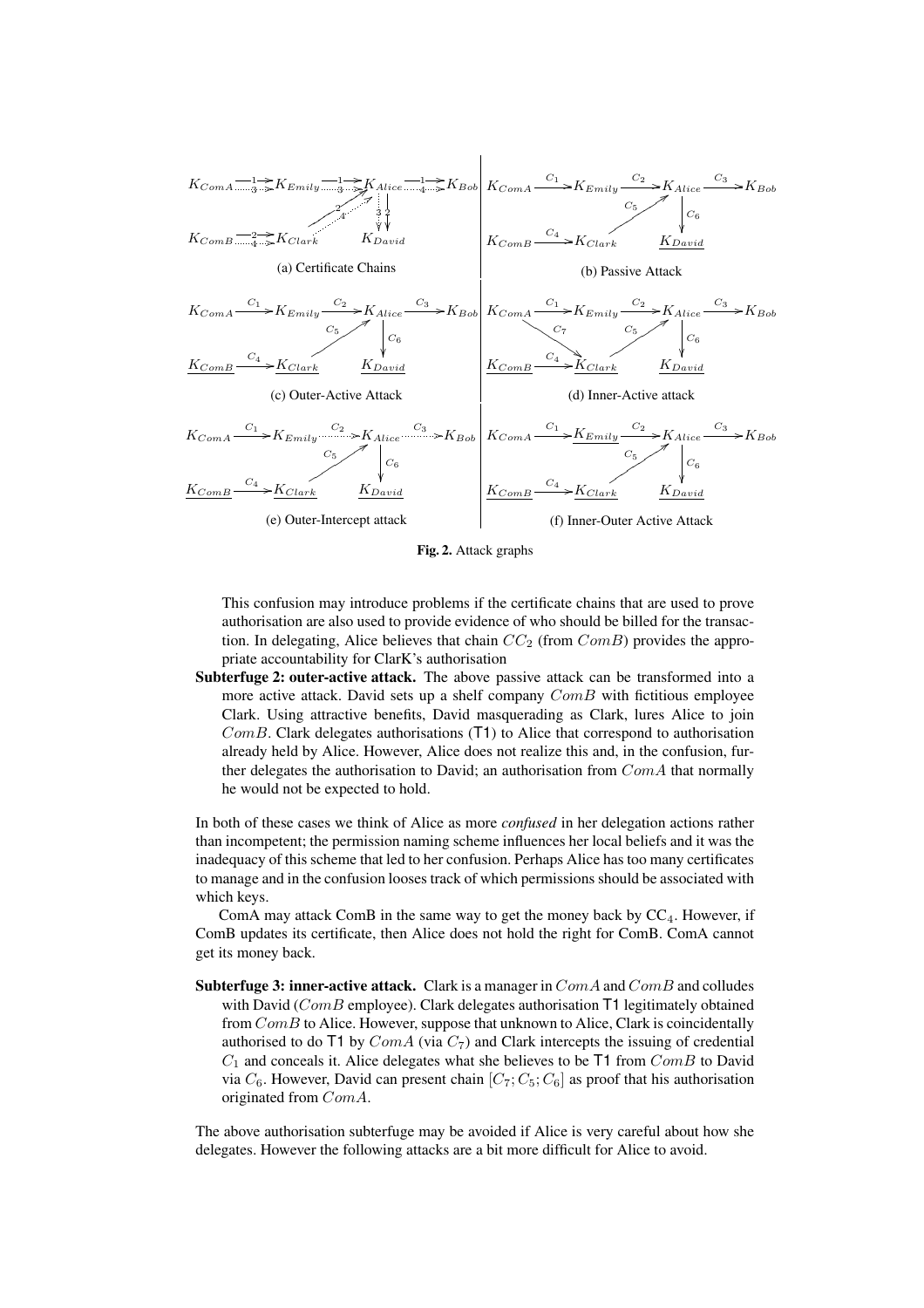- **Subterfuge 4: (outer-intercept attack)** Clark intercepts certificate  $C_2$  and conceals it. When delegating authorisation to David, Alice believes that the chain is  $[C_4; C_5; C_6]$  from ComB, however David knowingly or unknowingly uses a different chain  $[C_1; C_2; C_6]$ .
- **Subterfuge 5: (inner-outer active attack).** Alice has a legitimate expectation that so long as she delegates competently then she should not be liable for any confusion that is a result of poor system/permission design. Alice can use this view to act dishonestly. In signing a certificate she can always deny knowledge of the existence of other certificates and the inadequacy of permission naming in order to avoid accountability. While Alice secretly owns company  $ComB$ , she claims that he cannot be held accountable for the 'confusion' when Bob (an employee of  $ComA$ ) uses the delegation chain  $[C_4; C_5; C_3]$  to place an order for Alice.

#### **2.4 Avoiding Subterfuge: Accounting for Authorisation**

The underlying problem with the examples in the previous section is that the permission T1 is not sufficiently precise to permit Alice to distinguish the authorisations that are issued by different principals. An ad-hoc strategy to avoid this problem would be to ensure that each permission is sufficiently detailed to avoid any ambiguity in the sense that it is clear from whom the authorisation originated. This provides a form of accountability for the authorisation. For example, including a company name as part of the permission may help avoid the vulnerabilities in the particular example above.

However, at what point can a principal be absolutely sure that an ad-hoc reference to a permission is sufficiently complete? Achieving this requires an ability to be able to fix a permission within a global context, that is, to have some form of global identifier and/or reference for the permission.

Public keys provide globally unique identifiers that are tied to the owner of the key. These can also be used to avoid permission ambiguity within delegation chains. For example, given SPKI authorisation certificate  $(K_{ComA}, K_E, 1, [T1.K_{ComA}])$ , there can be no possibility of subterfuge when Emily delegates to Alice with  $(K_E, K_A, 1, [T1.K_{ComA}])$ . In this case the authorisation  $[T1.K_{ComA}]$  is globally unique and the certificate makes the intention of the delegation and where it came from (authorisation accountability) very clear.

SPKI [9] characterises the checking of authorisation as *"is principal X authorised to do Y?"*. However, the examples above illustrate that this is not sufficient; checking *"is principal X authorised to do Y by Y's owner Z?"* would be more appropriate.

Needless to say that this strategy does assume a high degree of competence on Alice's part to be able to properly distinguish between permissions [T1.K<sub>ComA</sub>] and [T1.K<sub>ComB</sub>], where, for example, each public key could be 342 characters long (using a common ASCII encoding for a 2048 bit RSA key). One might be tempted to use SDSI-like local names to make this task more manageable for Alice. However, in order to prevent subterfuge, permissions require a name that is unique across all name spaces where it will be used, not just the local name space of Alice. In Alice's local name space the permission [T1.*(Emily's ComA)*] may refer to a different ComA to the ComA that Alice knows.

Another possible source of suitable identifiers is a global X500-style naming service (if it could be built) that would tie global identities to real world entities, which would in turn be used within permissions. However, X500-style naming approaches suffer from a variety of practical problems [7] when used to keep track of the identities of principals. In the context of subterfuge, a principal might easily be confused between the (non-unique) common name and the global distinguished name contained within a permission that used such identifiers.

Certificate chains have been used in the literature to support degrees of accountability of authorisation, for example, [3, 12, 2]. The micro-billing scheme [3] uses KeyNote to help determine whether a micro-check (a KeyNote credential, signed by a customer) should be trusted and accepted as payment by a merchant. The originator of the chain is the provisioning agent, who is effectively responsible for ensuring that the transaction is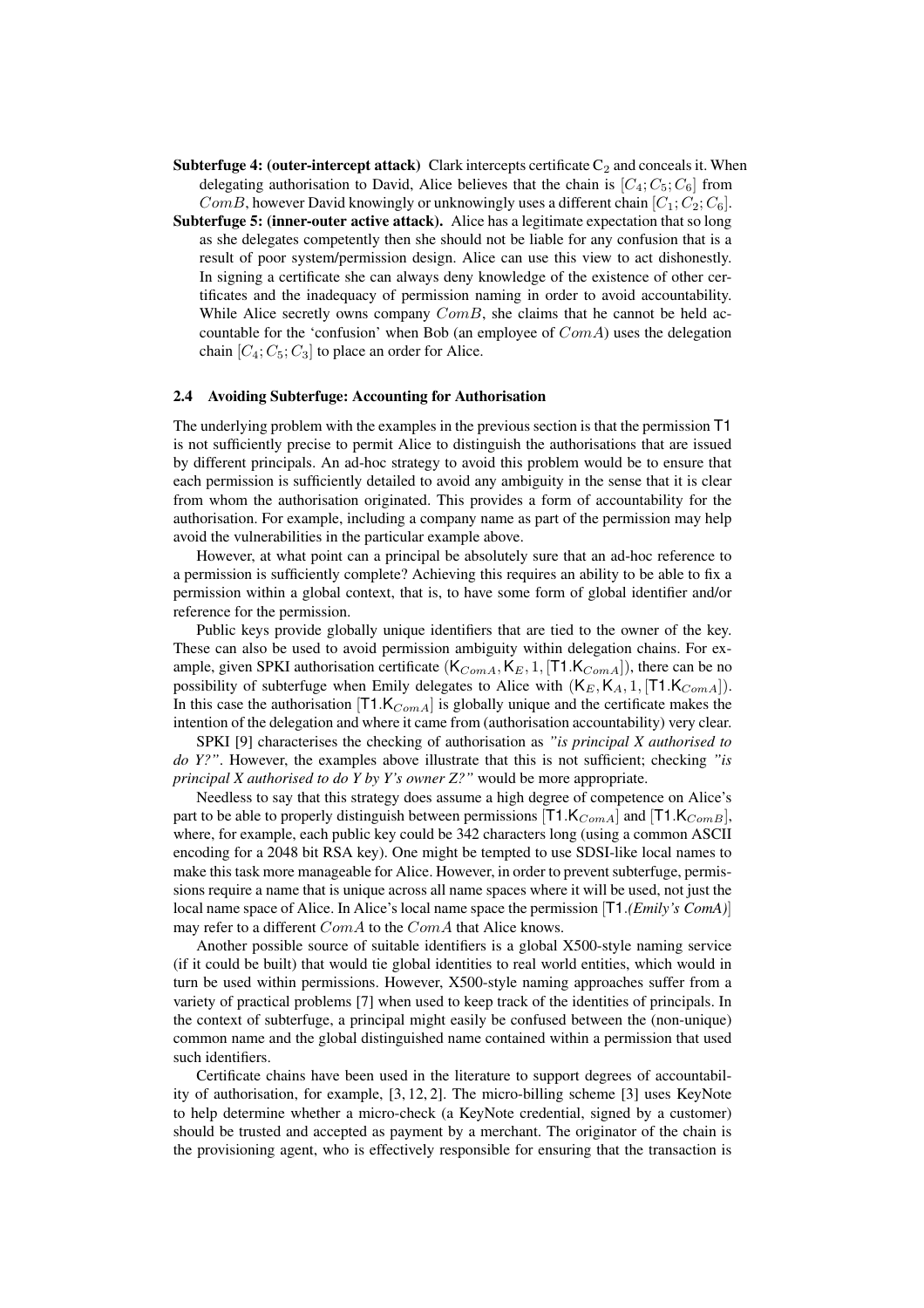paid for. In [12], delegation credentials are used to manage the transfer of micropayment contracts between public keys; delegation chains provide evidence of contract transfer and ensure accountability for double-spending. These systems are vulnerable to authorisation subterfuge (leading to a breakdown in authorisation accountability) if care is not taken to properly identify the 'permissions' indicating the payment authorisations when multiple banks and/or provisioning agents are possible.

## **3 Subterfuge in Satan's Computer**

Authorisation subterfuge is possible when one cannot precisely account for how an authorisation is held. In signing a certificate, we assume that the signer is in some way willing to account for the authorisation that they are delegating. The authorisation provided by a certificate chain that is not vulnerable to subterfuge can be accounted for by each signer in the chain. A principal who is concerned about subterfuge will want to check that the permission that is about to be delegated can also be accounted for by others earlier in the chain: the accountability 'buck' should preferably stop at the head of the chain!

We are interested in determining whether, given a collection of known certificates, it is safe for a principal to delegate some held authorisation to another principal. By safe we mean that subterfuge is not possible. In simple terms, this requires determining if it is possible for a malicious outsider to interfere with a certificate chain with a view to influencing the authorisation accountability. In order to help understand this we draw comparisons between subterfuge attacks and attacks on authentication protocols. Our hypothesis is that techniques for analysing one can be used to analyse the other (as we shall see in the next section when we use a BAN-like logic to analyse subterfuge in delegation chains).

A certificate is a signed message that is exchanged between principals; an authentication protocol step can be an encrypted message that is exchanged between principals. A certificate chain is an ordering of certificates exchanged between principals. An authentication protocol is an ordering of encrypted messages exchanged between principals. For example, the chain  $CC_1$  could be represented by the following protocol.

$$
msg1\quadboldsymbol{Com}\nA \to E: \{K_{ComA}, K_E, 1, T1\}_{K_{ComA}}\nmsg2\quad\nE \to A: \{K_E, K_A, 1, T1\}_{K_E}\nmsg3\quad\nA \to B: \{K_A, K_B, 0, T1\}_{K_A}
$$

There are differences between authentication protocols and certificate chains. A round of a typical authentication protocol has a fixed and small number of pre-defined messages, while the number of participants and messages in a certificate chain are unlimited and, sometimes, it may not be predetermined.

An attack from Section 2 is represented as follows.

$$
msg2'.\ \ I(CA) \to A : \{K_I, K_A, 1, T1\}_{K_I}
$$
  

$$
msg3'. \quad A \to D : \{K_A, K_D, 0, T1\}_{K_A}
$$

Subterfuge attacks involve a malicious user (the intruder  $I$ ) removing/hiding and replaying certificates between different certificate chains. These actions are comparable to a combination of the replay attacks [4]:

- **Freshness attack** "When a message (or message component) from a previous run of a protocol is recorded by an intruder and replayed as a message component in the current run of the protocol."
- **Parallel session attack** "When two or more protocol runs are executed concurrently and messages from one are used to form messages in another."

The analysis of an authentication protocol typically centres around an analysis of nonce properties: *if one may correctly respond to the nonce challenge in a round of an authentication protocol, it is the regular responder.*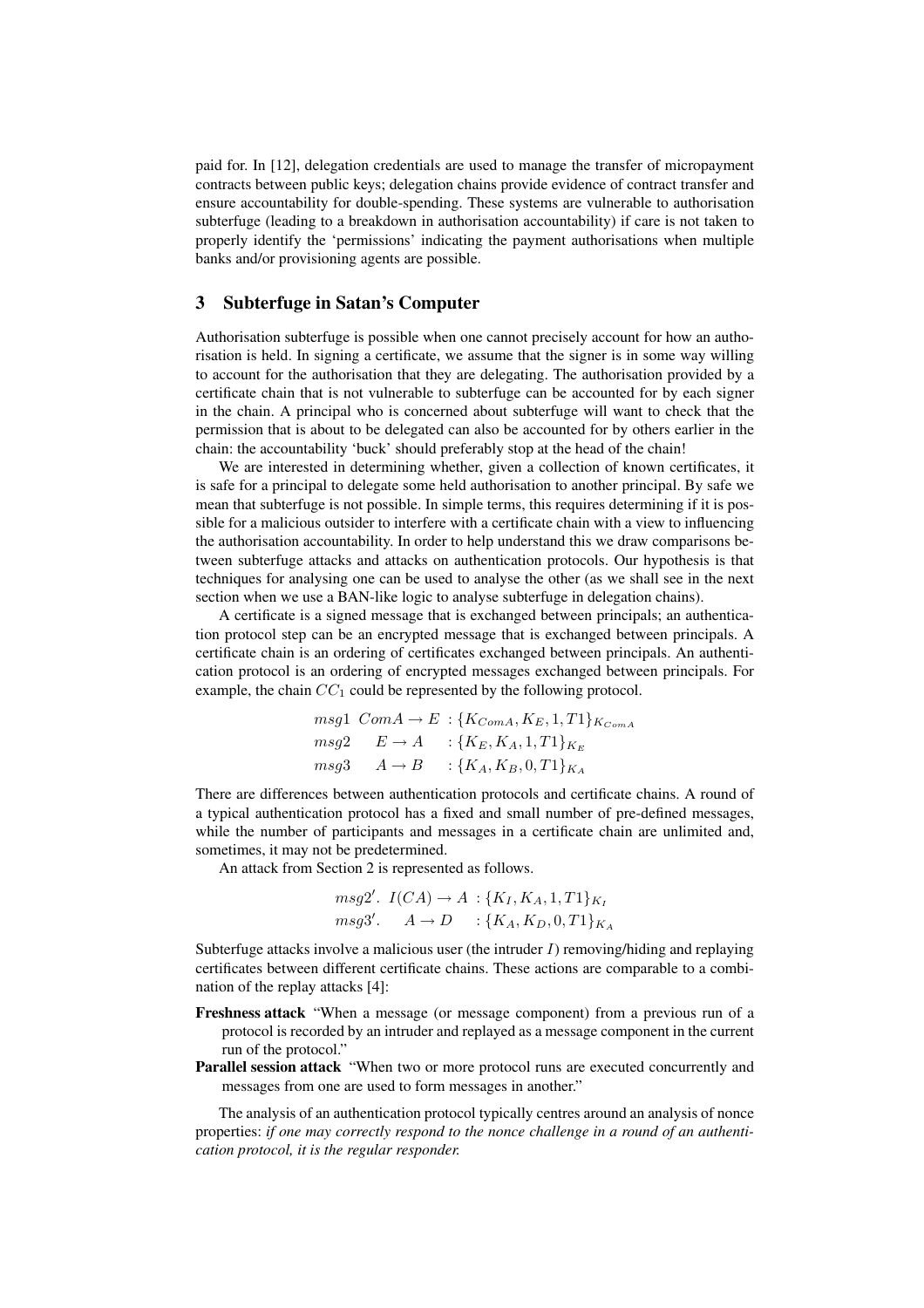- **Freshness** A nonce is a number used once in a message. Message freshness fixes a message as unique and ties it to a particular protocol run.
- **Relevancy to originator** A nonce is related to its originator. The nonce verifier is also the nonce provider (originator). The nonce originator generates the nonce and this means that it can recognise and understand its relationship with the nonce.
- **Relevance of message** In a two-party mutual authentication protocol, each principal generates its own nonce. A principal uses its own nonce and the other principal's nonce to relate its own message to the other's message.

There are some similarities between these nonce properties and the permission properties that rely on unique permissions.

- **Uniqueness** is required in a permission string to account for its originator within a particular certificate chain.
- **Relevancy to originator** A permission should be related to its originator and it should be possible for others along the chain to recognise this relationship.
- **Relevance of certificates** Certificates can be used to delegate combinations of permissions that originated from different sources. These new certificates should be account for the authorisation of the originators.

Lowe [17] defines the correctness of authentication as:

*"A protocol guarantees agreement to a participant B (say, as the responder) for certain data items x if: each time a principal B completes a run of the protocol as responder using x, which to B appears to be a run with A, then there is a unique run of the protocol with the principal A as initiator using x, which to A appears to be a run with B."*

We characterise accountability of authorisation within a certificate chain as follows.

A certificate chain guarantees the principal A's accountability of authorisation to a participant B (say, as the delegatee) for certain permission R if: each time a principal B is delegated a right R, which to B appears to be a certificate chain with A, then there is a unique certificate chain with the principal A as initial delegator authorising R.

We use a BAN-style logic to reason about this notion of accountability of authorization.

## **4 A Logic for Analysing Certificate Chains**

In the last thirty years, a variety of techniques for analysing authentication protocols have been proposed. The previous section demonstrated similarities between (freshness) vulnerabilities in authentication protocols and (subterfuge) vulnerabilities in delegation chains. In this section we develop the Subterfuge Logic (SL) which draws on some of the techniques from BAN-like logics to analyse subterfuge in certificate chains.

#### **4.1 The language**

The logic uses the following basic formulae.  $P$ ,  $Q$ ,  $R$  and  $S$  range over principals;  $X$  represents a message, which can be data or formulae or both;  $\phi$  will be used to denote a formula. The basic formulae are the following:

- $\sharp$ (*X*): Formula *X* is a globally unique identifier. For example, this is typically taken as true for X.500 distinguished names and for public keys.
- $X \mid P$ : represents the message X, as guaranteed/accounted for by principal P; this means that  $P$  is willing to be held accountable for the consequences of action  $X$ . For example, it is in Alice's interest to delegate  $T1|K_{ComA}$  to Bob, as opposed to just T1.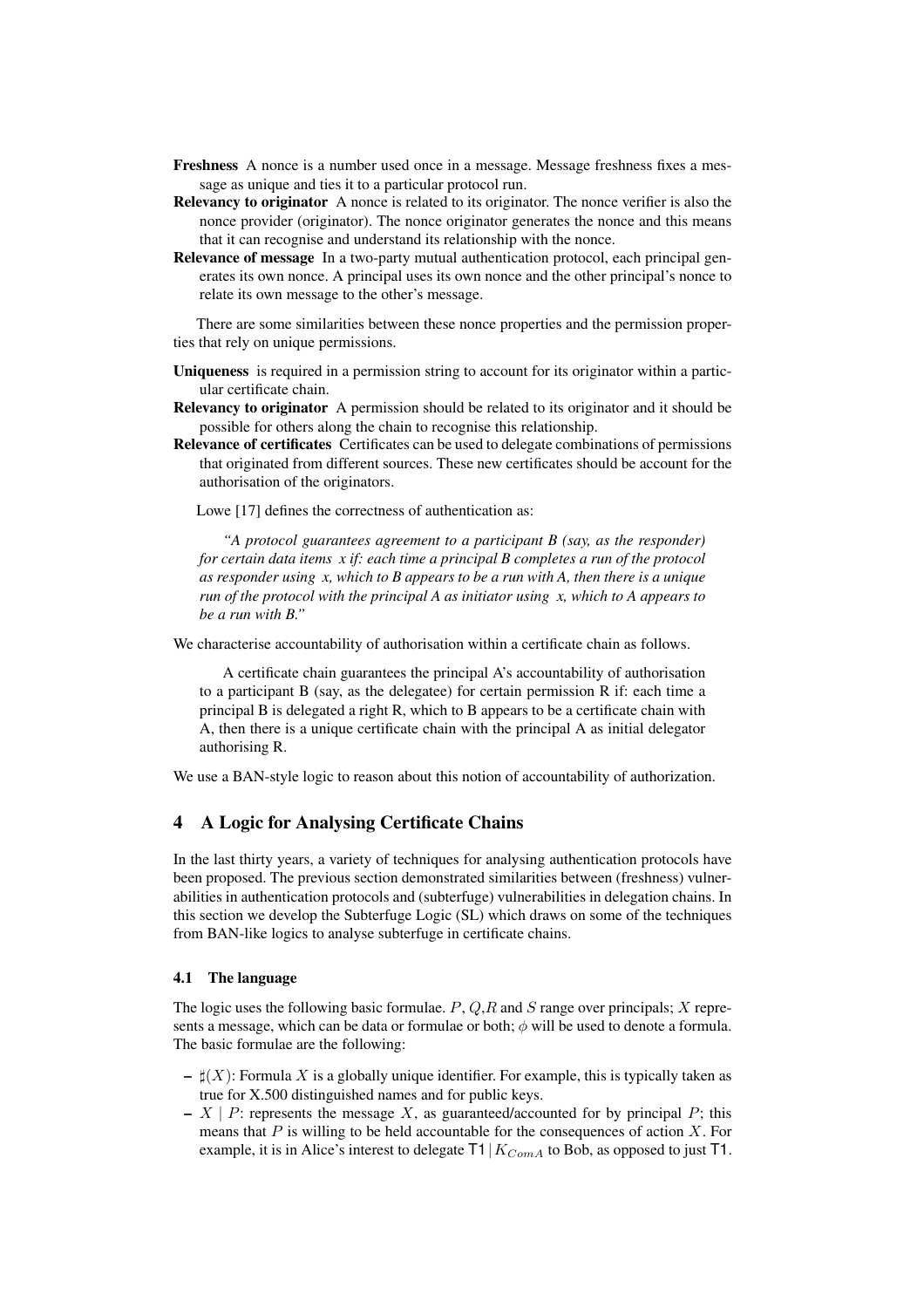- $\sim$  *N*  $\sim$  *P*: Principal *P* is an originator of formula *X*. In the examples above, we write  $\text{TI}|K_{ComA}$  to mean that permission T1 was first uttered by  $K_{ComA}$  in some chain. Note that we assume that the same global unique formula (permission) cannot originate from two different principals, that is, if  $X \rightarrow P$ ,  $X \rightarrow Q$  and  $\sharp(X)$  then  $P = Q$ .
- $-P \ni X: P$  is authorised for the action X.
- $-P \succ X$ : *P* is authorised to delegate X to others.
- **–** P  $\| \sim X$ : P directly says X. This represents a credential that is directly exchanged between principals.
- **–** P |∼ X: P says X. P directly says X or others say X (who have been delegated to speak on  $X$  by  $P$ ).

Further formulae can be derived by using propositional logic. If  $\phi_1$  and  $\phi_2$  are formulae, then  $\phi_1 \wedge \phi_2$  ( $\phi_1$  and  $\phi_2$ ),  $\phi_1 \vee \phi_2$  ( $\phi_1$  or  $\phi_2$ ), and  $\phi_1 \rightarrow \phi_2$  are formulae.

SPKI/SDSI credentials can be encoded within the logic as follows. An authorisation credential (K, S, 0, T) is represented as K  $\| \sim (S \ni T)$ , and credential (K, S, 1, T) represented as K  $\| \sim (S \ni T \land S \succ T)$ . The purpose of the logic is to permit a principal decide whether it would be safe for it to delegate an authorisation based on the collection of credentials that it currently holds. For the examples above, Alice would like to be able to test whether it is safe for her to write a credential corresponding to  $K_{Alice} \rvert \sim (K_{David} \ni \mathsf{T1}).$ That is, she wishes that someone further back on the chain will accept accountability for the action, that is,  $K_{Alice} \geq \text{I1}|K_{ComA}$  can be deduced (which is not possible for the examples in Section 2). Note that in signing the credential, Alice is also accepting accountability for the authorization.

#### **4.2 Inference rules**

#### **Gaining Rules**

**G1** If P holds authorisation for X, for which  $Q$  can be held accountable, and  $Q$  may delegate  $X$  then  $P$  is also authorised for  $X$ .

$$
\frac{P \ni X \mid Q, Q \succ X}{P \ni X}
$$

**G2** We have a similar rule for authorisation to delegate.

$$
\frac{P \succ X \,|\, Q, Q \succ X}{P \succ X}
$$

#### **Direct delegation**

**D1** Direct delegation of authority assumes that the delegator accepts responsibility for the action.

$$
\frac{P \| \sim (Q \ni X)}{P \mid \sim (Q \ni X \mid P), Q \ni X \mid P}
$$

**D2** We have a similar rule for authorisation to delegate.

$$
\frac{P \mid\vdash (Q \succ X)}{P \mid\vdash (Q \succ X \mid P), Q \succ X \mid P}
$$

**D3** The usual conjunction rules apply.

$$
\frac{P \|\sim (\phi_1 \wedge \phi_2)}{P \|\sim \phi_1, P \|\sim \phi_2}
$$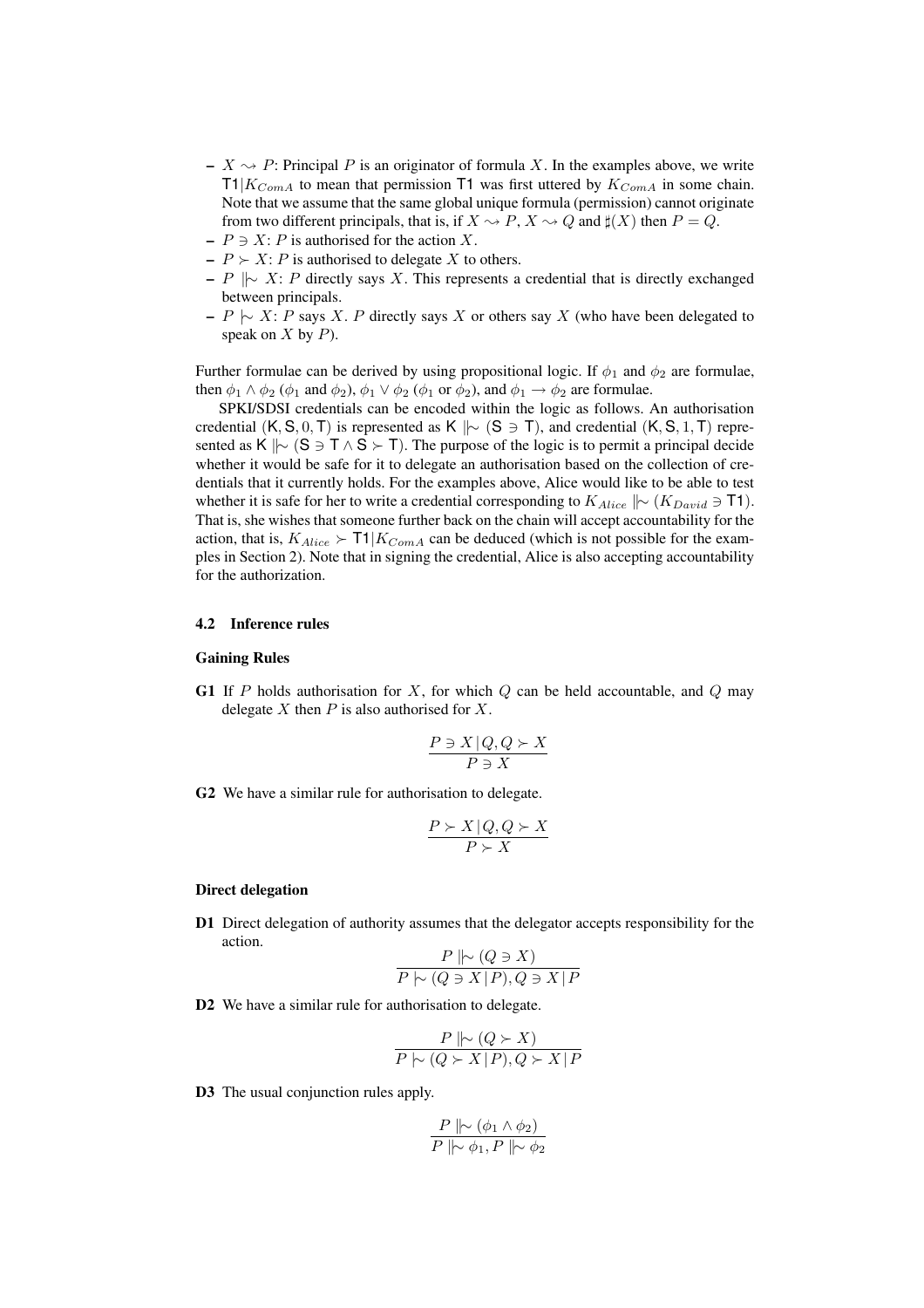## **Indirect delegation**

**I1** If principal  $P$  says that  $Q$  is authorised to perform an action  $X$  (with  $R$  accountable), and  $P$  is authorised to delegate  $X$  (with  $R$  accountable), then  $Q$  is authorised to perform  $X$  (with  $R$  accountable).

$$
\frac{P \mid \sim (Q \ni X \mid R), P \succ X \mid R}{Q \ni X \mid R}
$$

**I2** We have a similar rule for authorisation to delegate.

$$
\frac{P \mid \sim (Q \succ X \mid R), P \succ X \mid R}{Q \succ X \mid R}
$$

**I3** If principal P says that  $Q$  is authorised to perform action  $X$  by  $P$ , then  $P$  says that  $Q$ is authorised to perform X.

$$
\frac{P\hspace{0.2em}\sim\hspace{-0.9em}\mid\hspace{0.58em} (Q\ni X\!\mid\!P)}{P\hspace{0.2em}\sim\hspace{-0.9em}\mid\hspace{0.58em} (Q\ni X)}
$$

**I4** Accountability can be stripped from an authorisation. Note, however, that stripping accountability does not refute the existence of the accountability.

$$
\frac{P \mid \sim (Q \succ X \mid P)}{P \mid \sim (Q \succ X)}
$$

**I5** Accountability is transitive along certificate chains.

$$
\frac{P \mid \sim (Q \succ X \mid R), R \mid \sim (P \succ X \mid S)}{R \mid \sim (Q \succ X \mid S)}
$$

**I6** We have a similar rule for authorisation.

$$
\frac{P \mid \sim (Q \ni X \mid R), R \mid \sim (P \succ X \mid S)}{R \mid \sim (Q \ni X \mid S)}
$$

## **Unique Origin Rules**

**U1** If  $Q$  is authorised for unique  $X$  that originated from  $P$  then  $P$  can be held accountable for  $X$ .

$$
\frac{\sharp(X), X \rightsquigarrow P, Q \ni X}{Q \ni X \mid P}
$$

**U2** We have a similar rule for authorisation to delegate.

$$
\frac{\sharp(X), X \rightsquigarrow P, Q \succ X}{Q \succ X \mid P}
$$

## **5 Analysing Authorisation Subterfuge**

The example from Section 2 is analysed using the Subterfuge Logic as follows. Certificates  $C_1$  and  $C_2$  are encoded by the following formulae. Note that principal names are abbreviated to their first initial if no ambiguity can arise.

$$
K_{ComA} \mid\mid \sim ((K_E \ni \text{T1}) \land (K_E \succ \text{T1}))
$$

$$
K_E \mid\mid \sim ((K_A \ni \text{T1}) \land (K_A \succ \text{T1}))
$$

Assumptions regarding uniqueness include the following.

 $\sharp (K_{ComA}), \sharp (K_{ComB}), \sharp (K_A), \sharp (K_B), \sharp (K_C), \sharp (K_E))$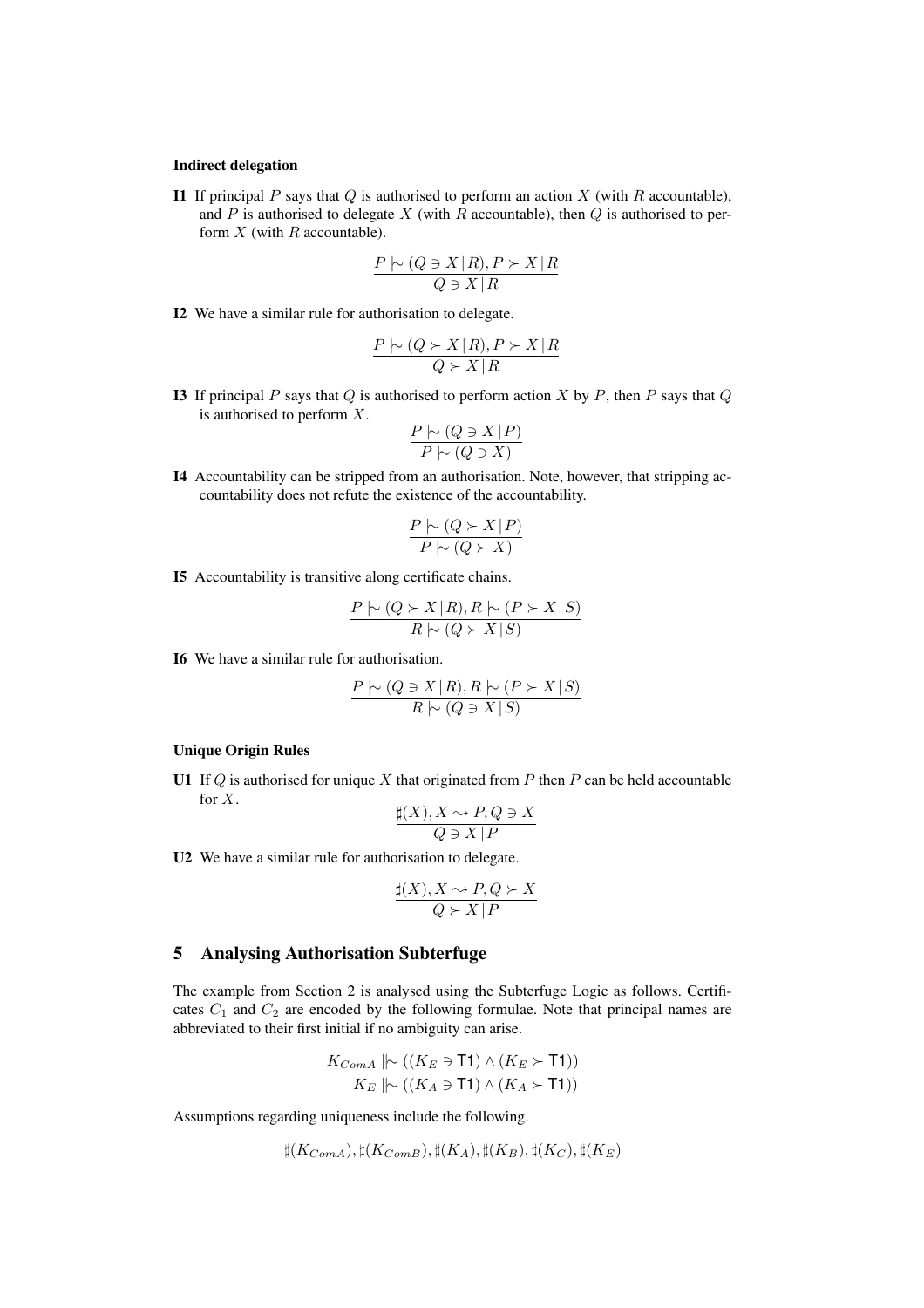Principal ComA is assumed authorised to delegate and accept accountability for the authorisations T1 that it originates.

$$
K_{ComA} \succ (\text{T1}|K_{ComA})
$$

Before delegating authority for T1 to Bob, Alice wishes to test whether it is safe to do so. Alice tests whether  $ComA$  accepts accountability for this action, that is she attempts to deduce  $K_A \succ \text{T1} | K_{ComA}$  using the above assumptions within the logic. This is not possible since no assumption is made regarding uniqueness of T1, and, therefore, we cannot deduce  $K_E$   $\sim$  ( $K_A$  ≻  $T_1$  |  $K_{ComA}$ ); thus Alice refrains from the delegation.

In Trust Management public keys provide globally unique identifiers that are tied to the owner of the key. These can also be used to avoid authorisation ambiguity within delegation chains. For example, given SPKI certificate  $(K_{ComA}, K_E, 1, [T1.K_{ComA}])$ , there can be no possibility of subterfuge when Emily delegates to Alice by signing the certificate  $(K_E, K_A, 1, [T1.K_{ComA}])$ . In this case the authorisation  $[T1.K_{ComA}]$  is globally unique, that is  $\sharp$ (T1|K<sub>ComA</sub>) and the certificate makes the intention of the delegation and accountability very clear.

The revised certificates are represented in the logic as follows.

$$
K_{ComA} \mid\mid \sim ((K_E \ni T_1 \mid K_{ComA}) \land (K_E \succ T_1 \mid K_{ComA}))
$$
  
\n
$$
K_E \mid\mid \sim ((K_A \ni T_1 \mid K_{ComA}) \land (K_A \succ T_1 \mid K_{ComA}))
$$

Given these certificates then Alice can deduce

$$
K_A \succ \textbf{T1} | K_{ComA}
$$

and can safely delegate to Bob as

$$
K_A \|\sim (K_B \ni T_1 \,|\, K_{ComA})
$$

and we can deduce that  $K_B \ni T_1 | K_{ComA}$ . Considering other certificates, including

$$
K_{ComB} \mid\sim ((K_C \ni T_1 \mid K_{ComB}) \land (K_C \succ T_1 \mid K_{ComB}))
$$
  
\n
$$
K_C \mid\sim ((K_A \ni T_1 \mid K_{ComB}) \land (K_A \succ T_1 \mid K_{ComB}))
$$
  
\n
$$
K_A \mid\sim (K_D \ni T_1 \mid K_{ComB})
$$

we can deduce  $K_D \ni T_1 | K_{ComB}$ , the expected authorisation.

Suppose that  $ComB$  issues confusing certificates to Clark, who in turn delegates the incorrect authorisation to Alice.

$$
K_{ComB} \mid\sim ((K_C \ni T_1 \mid K_{ComA}) \land (K_C \succ T_1 \mid K_{ComA}))
$$
  
\n
$$
K_C \mid\sim ((K_A \ni T_1 \mid K_{ComA}) \land (K_A \succ T_1 \mid K_{ComA}))
$$

In this case we can deduce  $K_{ComB} \sim (K_A \succ T_1 \mid K_{ComA})$  and thus and  $K_A \succ T_1 \mid$  $K_{ComB}$ . However, before A delegates this right for  $K_{ComA}$ , she needs (but cannot hold) the following formulae  $K_{ComB} \succ T_1 | K_{ComA}$ , or  $K_C \succ T_1 | K_{ComA}$ s. Thus, she should not delegate and therefore resists the subterfuge attack.

The conventional SPKI/SDSI authorisation certificate reduction rule can be described as

$$
P \mid\hspace{-.25cm}\mid \sim (Q \succ X) \land Q \mid\hspace{-.25cm}\sim (R \succ X) \to P \mid\hspace{-.25cm}\sim (R \succ X)
$$

in the SL logic (with a similar relationship for delegation of authorisation). Such relationship does not facilitate the tracking of accountability during certificate reduction.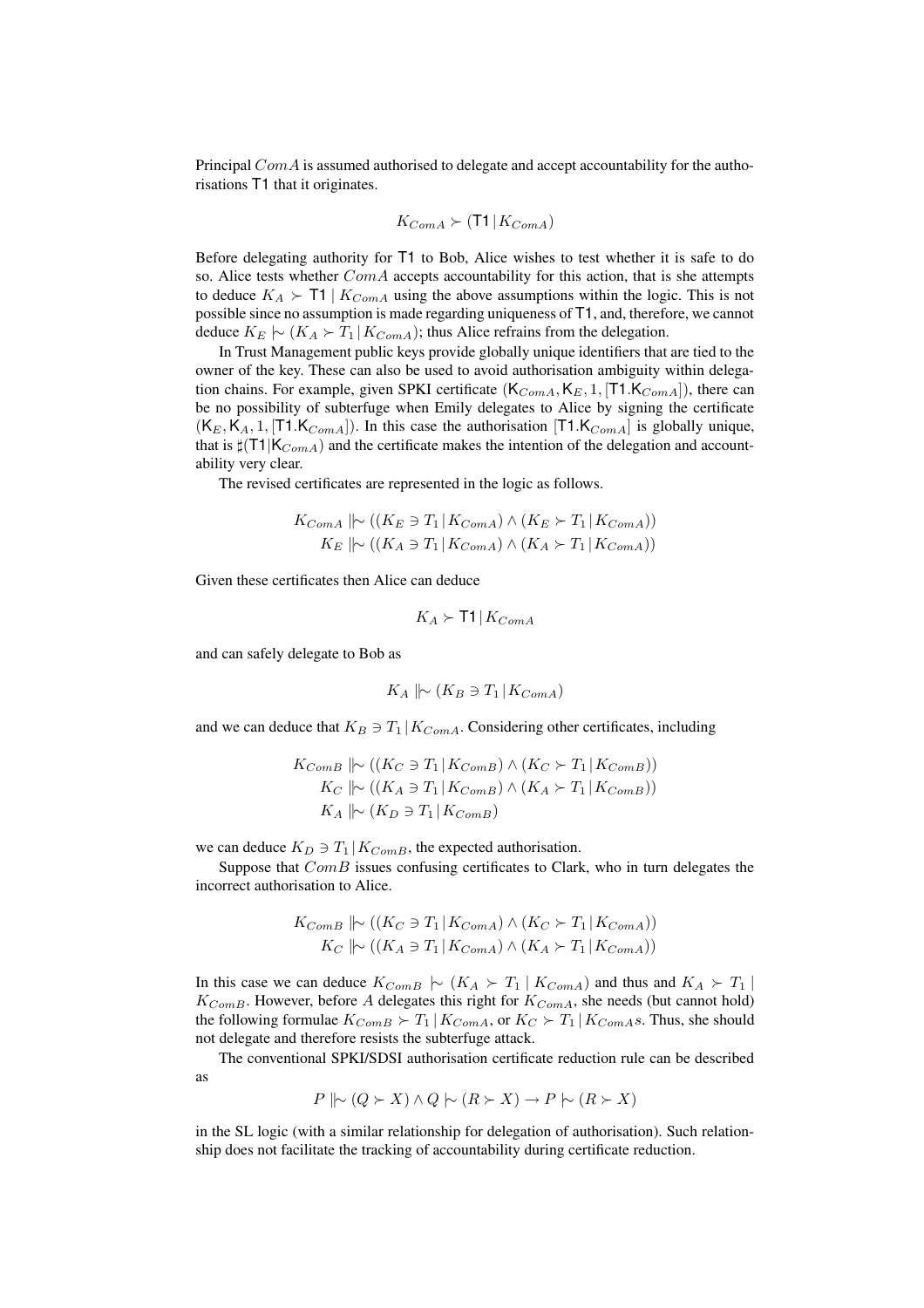## **6 Subterfuge in Local Names**

Subterfuge is also possible when using local name certificates. Ellison and Dohrmann [8] describe a model based on SPKI/SDSI name certificates for access control in mobile computing platforms. A group leader controls all rights of a group. A group leader may delegate the right "admitting members" to other principals. For example,  $K_G$  is a group leader;  $K_G$ admits  $K_A$  as its group member by certificate  $C_1$ .  $K_G$  defines a large random number n, which will be used as  $K_A$ 's local name for  $K_G$ 's member. Then,  $K_G$  issues certificate  $C_2$ to  $K_A$  which means that if  $K_A$  accepts a principal as  $(K_A$ 's n), then the principal also becomes  $K_G$ 's group G's member.  $K_A$  admits  $K_B$  as  $K_A$ 's n by  $C_3$ . Together with  $C_2$ ,  $K_B$  also becomes a member of  $K_G$ 's G as presented in  $C_4$ . The certificates are as follows.

$$
C_1 = (\mathsf{K}_{\mathsf{G}}, \mathsf{G}, \mathsf{K}_{\mathsf{A}}); \quad C_2 = (\mathsf{K}_{\mathsf{G}}, \mathsf{G}, (\mathsf{K}_{\mathsf{A}}^{\prime} \mathsf{s} \, \mathsf{n})); \quad C_3 = (\mathsf{K}_{\mathsf{A}}, \mathsf{n}, \mathsf{K}_{\mathsf{B}})
$$

From these we can deduce  $(K_G, G, K_B)$ , that is,  $K_B$  is now a member of group G.

The scheme works in a decentralised manner and thus no single member will hold the entire membership list. This means that there is no easy way to prove non-membership. The strategy described in the paper is sufficiently robust as it relies on face-to-face verification of certificate  $C_2$  when a member joins.

However, the nonce is large and there may be potential for confusion during the faceto-face verification and this can lead to subterfuge. Consider the following certificates.

$$
C_1' = (K_1, G_1, K_A); \quad C_2' = (K_1, G_1, (K_A' s n)); \quad C_3' = (K_A, n, K_I)
$$

Suppose that the intruder  $K_I$  wants to join  $K_G$ 's group G.  $K_I$  intercepts  $C_2$  and issues  $C_2'$ by using the number in  $C_2$ . In the confusion,  $K_A$  issues  $C'_3$  which corresponds to admitting  $K_C$  (which the intruder controls) as a member of  $K_I$ 's  $G_I$  for  $K_A$ . In this case,  $K_C$  may use  $C_2$  and  $C_3'$  to prove its membership in  $K_G$ 's group  $G$ .

## **7 Conclusions**

In this paper we described how poorly characterised permissions within cryptographic credentials can lead to authorisation subterfuge during delegation operations. This subterfuge results in a vulnerability concerning the accountability of the authorisation provided by a delegation chain: does the delegation operations in the chain reflect the true intent of the participants?

The challenge here is to ensure that permissions can be referred to in a manner that properly reflects their context. Since permissions are intended to be shared across local name spaces then their references must be global. In the paper we discuss some ad-hoc strategies to ensure globalisation of permissions. In particular, we consider the use of global name services and public keys as the sources of global identifiers.

The Subterfuge Logic proposed in this paper provides a systematic way of determining whether a particular delegation scheme using particular ad-hoc permissions is sufficiently robust to be able to withstand attempts at subterfuge. This logic provides a new characterisation of certificate reduction that, we argue, is more appropriate to open systems. We believe that it will be straightforward to extend the Subterfuge Logic to consider subterfuge in SDSI-like local names (as considered in Section 6).

Trust Management, like many other protection techniques, provide operations that are used to control access. As with any protection mechanism the challenge is to make sure that the mechanisms are configured in such a way that they ensure some useful and consistent notion of security. Subterfuge logic helps to provide assurance that a principal cannot bypass security via some unexpected but authorised route. This general goal of analysing unexpected but authorised access is not limited to just certificate schemes. Formal techniques that analyse whether a particular configuration of access controls is effective is considered